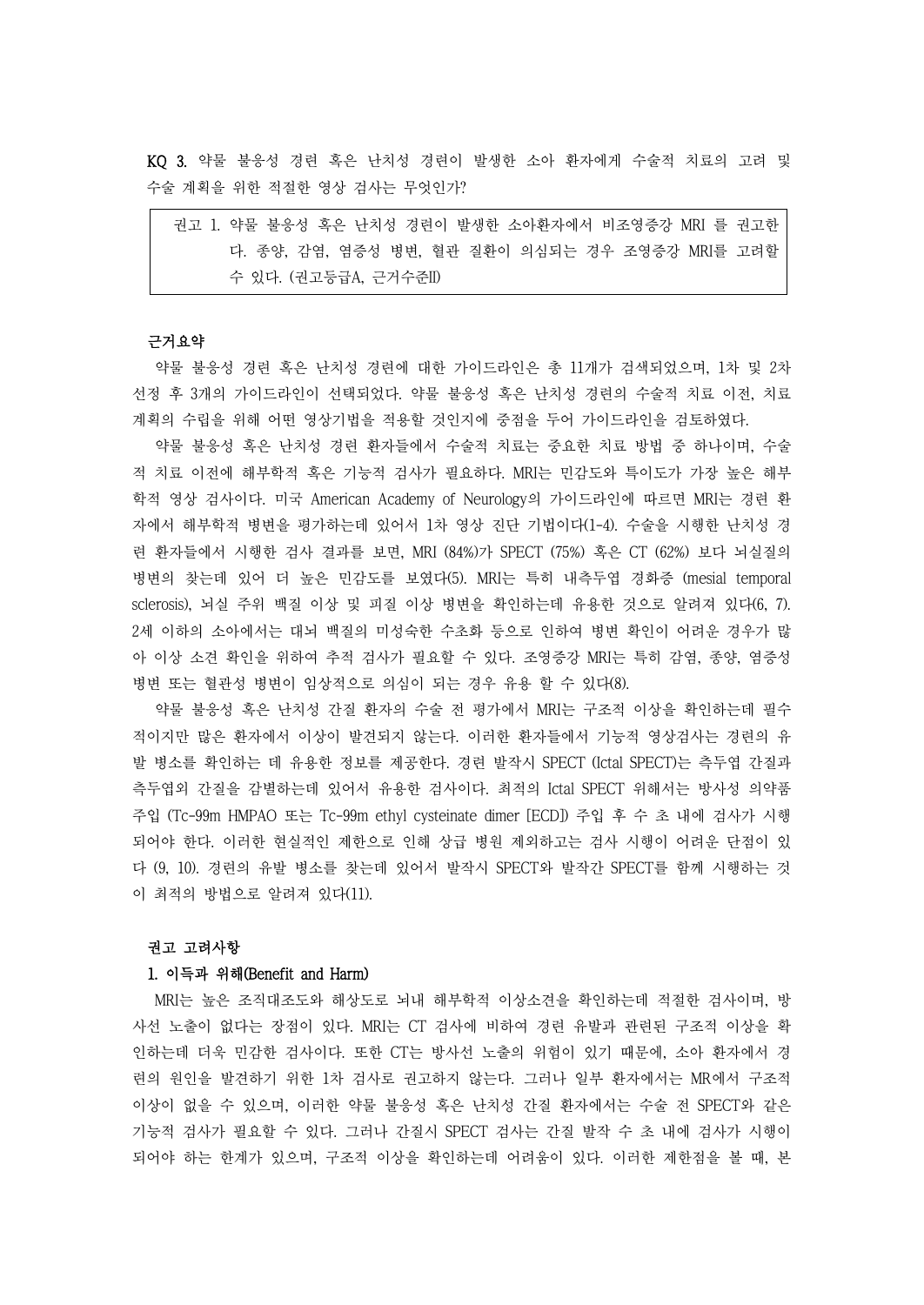개발 위원회에서는 약물 불응성 혹은 난치성 경련 환자의 수술적 치료 계획 수입에 있어서 MRI가 1 차 영상 검사로 적절할 것으로 본 개발 위원회에서는 판단하였다. 그러나 SPECT도 상황에 따라서 1차 검사로 고려될 수 있으며, 특히 MRI 검사에서 해부학적 이상이 발견되지 않은 환자에서 수술적 치료 계획 수립을 위하여 SPECT 검사가 권장될 수 있다.

## 2. 국내 수용성과 적용성(Acceptability and Applicability)

검색된 진료지침의 국내 수용성과 적용성은 평가결과 큰 무리가 없는 것으로 판단되었다. 그러 나 핵의학과에서 SPECT 검사를 시행하는 국내 실정을 반영하여, 본 권고안에는 포함하지 않았다.<br>수용성과 적용성 평가표는 부록2에 제시되었다.

### 3. 검사별 방사선량

방사선량은 본문 P.1에 제시되었다.

### 참고문헌

1. Commission IN. Guidelines for neuroimaging evaluation of patients with uncontrolled epilepsy considered for surgery. Commission on Neuroimaging of the International League Against Epilepsy. Epilepsia. 1998;39(12):1375-6.

2. Commission IN. Recommendations for neuroimaging of patients with epilepsy. Commission on Neuroimaging of the International League Against Epilepsy. Epilepsia. 1997;38(11):1255-6.

3. American Academy of Pediatrics CoD. American Academy of Pediatrics Committee on Drugs: Guidelines for monitoring and management of pediatric patients during and after sedation for diagnostic and therapeutic procedures. Pediatrics. 1992;89(6 Pt 1):1110-5.

4. Hirtz D, Ashwal S, Berg A, et al. Practice parameter: evaluating a first nonfebrile seizure in children: report of the quality standards subcommittee of the American Academy of Neurology, The Child Neurology Society, and The American Epilepsy Society. Neurology. 2000;55(5):616-23.

5. Otsubo H, Chuang SH, Hwang PA, Gilday D, Hoffman HJ. Neuroimaging for Investigation of Seizures in Children. Pediatric Neurosurgery. 1992;18(2):105-16.

6. Lefkopoulos A, Haritanti A, Papadopoulou E, Karanikolas D, Fotiadis N, Dimitriadis AS. Magnetic resonance imaging in 120 patients with intractable partial seizures: a preoperative assessment. Neuroradiology. 2005;47(5):352-61.

7. Wu W-C, Huang C-C, Chung H-W, et al. Hippocampal Alterations in Children with Temporal Lobe Epilepsy with or without a History of Febrile Convulsions: Evaluations with MR Volumetry and Proton MR Spectroscopy. American Journal of Neuroradiology. 2005;26(5):1270-5.

8. Engel J, Pedley TA, Aicardi J. Epilepsy: a comprehensive textbook. 2 ed: Lippincott-Raven, 2008.

9. Avery RA, Zubal IG, Stokking R, et al. Decreased cerebral blood flow during seizures with ictal SPECT injections. Epilepsy research. 2000;40(1):53-61.